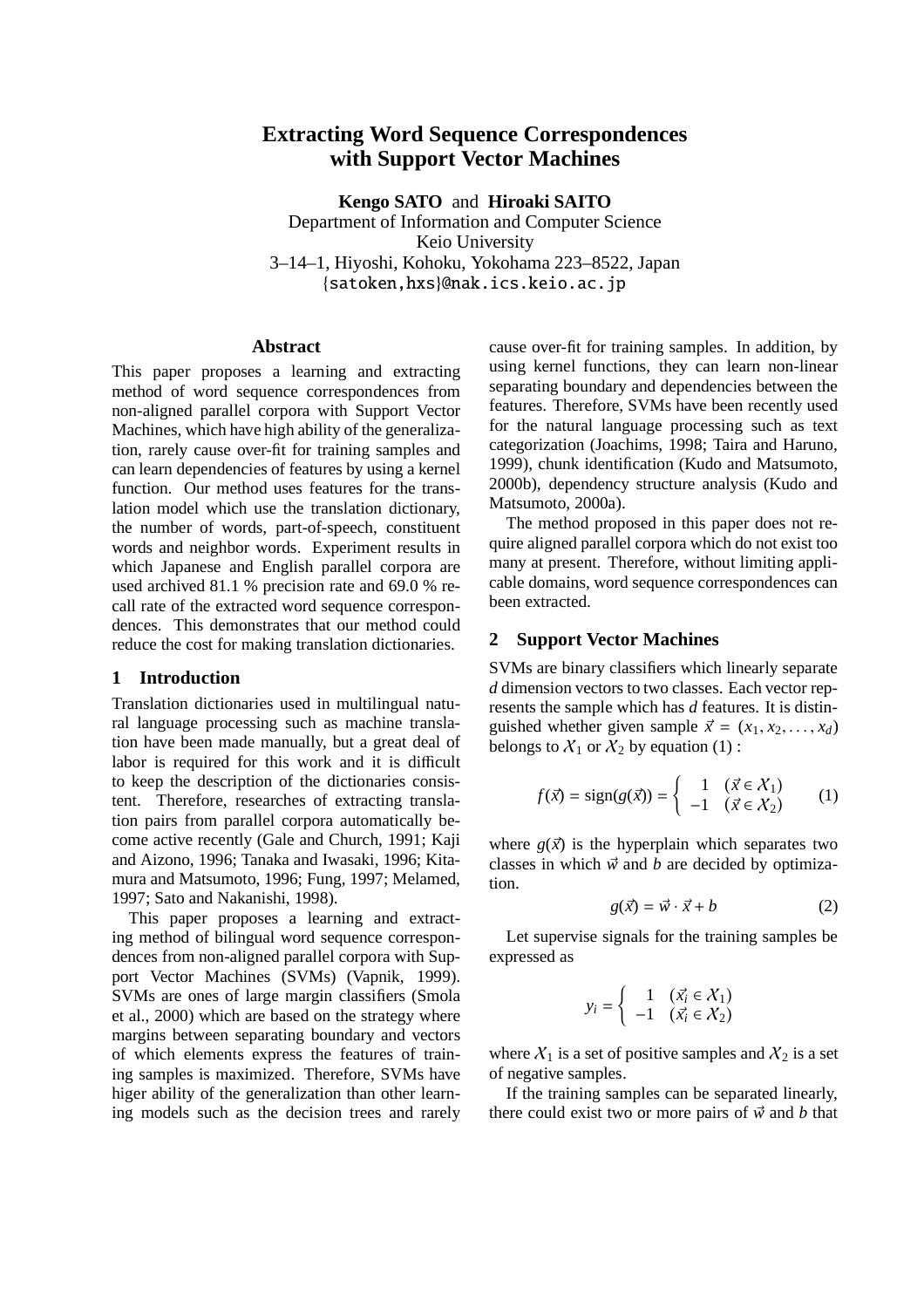

Figure 1: A separating hyperplain

satisfy equation (1). Therefore, give the following constraints :

$$
\forall i, \quad y_i(\vec{w} \cdot \vec{x_i} + b) - 1 \ge 0 \tag{3}
$$

Figure 1 shows that the hyperplain which separates the samples. In this figure, solid line shows separating hyperplain  $\vec{w} \cdot \vec{x} + b = 0$  and two dotted lines show hyperplains expressed by  $\vec{w} \cdot \vec{x} + b = \pm 1$ . The constraints (3) mean that any vectors must not exist inside two dotted lines. The vectors on dotted lines are called support vectors and the distance between dotted lines is called a margin, which equals to 2/||v<sup>i</sup>ll.

The learning algorithm for SVMs could optimize  $\vec{w}$  and *b* which maximize the margin 2/ $\|\vec{w}\|$  or minimize  $\|\vec{w}\|^2/2$  subject to constraints (3). According to Lagrange's theory, the optimization problem is transformed to minimizing the Lagrangian *L* :

$$
L = \frac{1}{2} ||\vec{w}||^2 + \sum_{i=1}^{n} \lambda_i (y_i(\vec{w} \cdot \vec{x_i} + b - 1))
$$
 (4)

where  $\lambda_i \geq 0$  ( $i = 1, \ldots, n$ ) are the Lagrange multipliers. By differentiating with respect to  $\vec{w}$  and *b*, the following relations are obtained,

$$
\frac{\partial L}{\partial \vec{w}} = \vec{w} - \sum_{i=1}^{n} \lambda_i y_i \vec{x} = 0
$$
 (5)

$$
\frac{\partial L}{\partial b} = \sum_{i=1}^{n} \lambda_i y_i = 0
$$
 (6)

and substituting equations (5) (6) into equation (4) to obtain

$$
D = -\frac{1}{2} \sum_{i=1}^{n} \sum_{j=1}^{n} \lambda_i \lambda_j y_i y_j \vec{x}_i \cdot \vec{x}_j + \sum_{i=1}^{n} \lambda_i \qquad (7)
$$

Consequently, the optimization problem is transformed to maximizing the object function *D* subject to  $\sum_{i=1}^{n} \lambda_i y_i = 0$  and  $\lambda_i \geq 0$ . For the optimal parameters  $\lambda^*$  = arg max<sub> $\lambda$ </sub> *D*, each training sample  $\vec{x_i}$ where  $\lambda_i^* > 0$  is corresponding to support vector.

 $\vec{w}$  can be obtained from equation (5) and *b* can be obtained from

$$
b=y_i-\vec{w}\cdot\vec{x_i}
$$

where  $\vec{x_i}$  is an arbitrary support vector. From equation (2) (5), the optimal hyperplain can be expressed as the following equation with optimal parameters  $\lambda^*$  :

$$
g(\vec{x}) = \sum_{i=1}^{n} \lambda_i^* y_i \vec{x}_i \cdot \vec{x} + b \tag{8}
$$

The training samples could be allowed in some degree to enter the inside of the margin by changing equation (3) to :

$$
\forall i, \quad y_i(\vec{w} \cdot \vec{x_i} + b) - 1 + \xi_i \ge 0 \tag{9}
$$

where  $\xi_i \geq 0$  are called slack variables. At this time, the maximal margin problem is enhanced as minimizing  $\|\vec{w}\|^2/2 + C \sum_{i=1}^{n} \xi_i$ , where *C* expresses the weight of errors. As a result, the problem is to maximize the object function *D* subject to  $\sum_{i=1}^{n} \lambda_i y_i = 0$ and  $0 \leq \lambda_i \leq C$ .

For the training samples which cannot be separated linearly, they might be separated linearly in higher dimension by mapping them using a nonlinear function:

$$
\phi: R^d \mapsto R^{d'}
$$

A linear separating in  $R^{d'}$  for  $\phi(\vec{x})$  is same as a nonlinear separating in  $R^d$  for  $\vec{x}$ . Let  $\phi$  satisfy

$$
K(\vec{x}, \vec{x'}) = \phi(\vec{x}) \cdot \phi(\vec{x'}) \tag{10}
$$

where  $K(\vec{x}, \vec{x'})$  is called kernel function. As a result, the object function is rewritten to

$$
D = -\frac{1}{2} \sum_{i=1}^{n} \sum_{j=1}^{n} \lambda_i \lambda_j y_i y_j K(\vec{x_i}, \vec{x_j}) + \sum_{i=1}^{n} \lambda_i \qquad (11)
$$

and the optimal hyperplain is rewritten to

$$
g(\vec{x}) = \sum_{i=1}^{n} \lambda_i^* y_i K(\vec{x_i}, \vec{x}) + b \qquad (12)
$$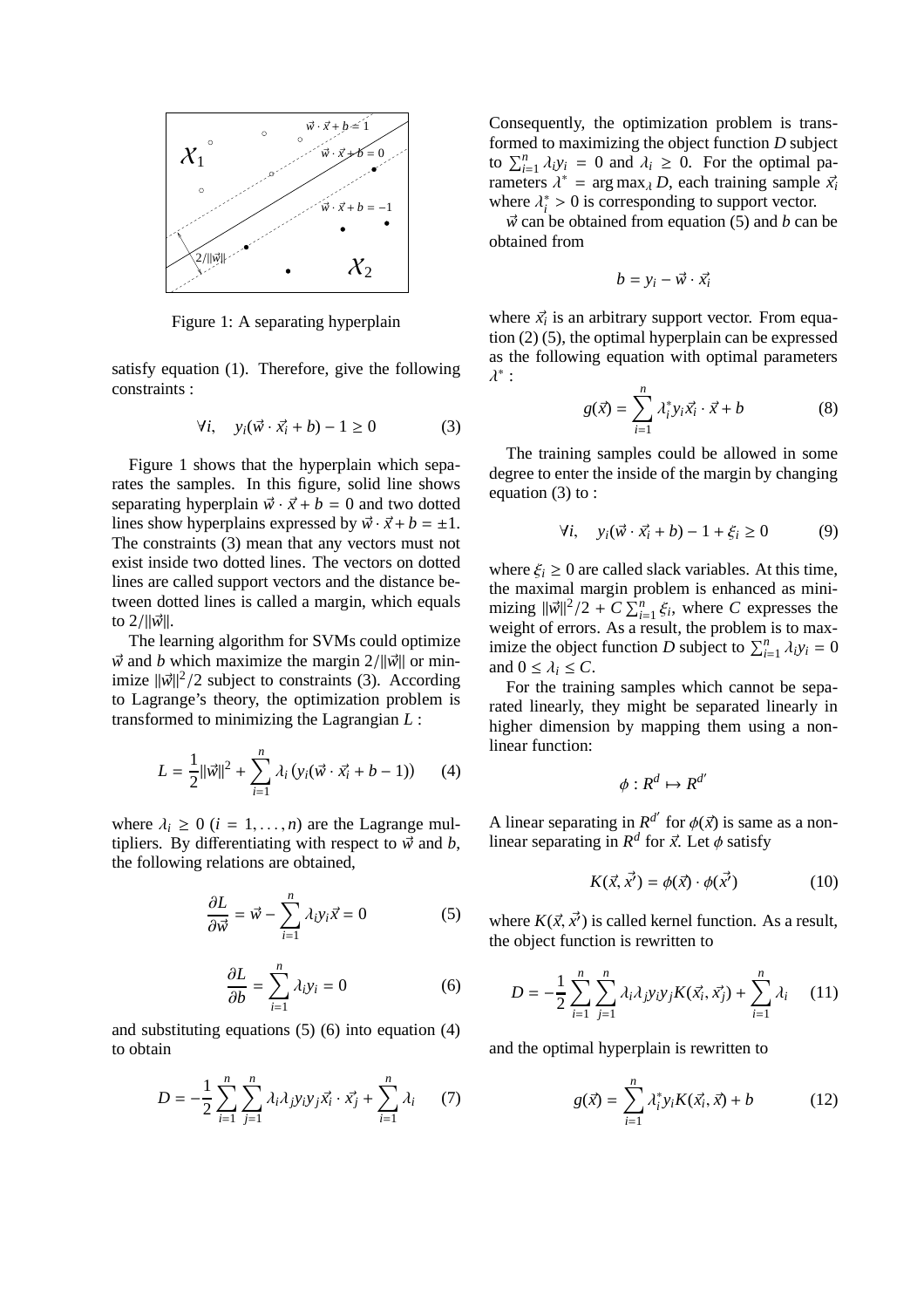Note that  $\phi$  does not appear in equation (11) (12). Therefore, we need not calculate  $\phi$  in higher dimension.

The well-known kernel functions are the polynomial kernel function (13) and the Gaussian kernel function  $(14)$ .

$$
K(\vec{x}, \vec{x'}) = (\vec{x} \cdot \vec{x'} + 1)^p \tag{13}
$$

$$
K(\vec{x}, \vec{x'}) = \exp\left(-\frac{\|\vec{x} - \vec{x'}\|^2}{2\delta^2}\right) \tag{14}
$$

A non-linear separating using one of these kernel functions is corresponding to separating with consideration of the dependencies between the features in  $R^d$ .

# **3 Extracting Word Sequence Correspondences with SVMs**

### **3.1 Outline**

The method proposed in this paper can obtain word sequence correspondences (translation pairs) in the parallel corpora which include Japanese and English sentences. It consists of the following three steps:

- 1. Make training samples which include positive samples as translation pairs and negative samples as non-translation pairs from the training corpora manually, and learn a translation model from these with SVMs.
- 2. Make a set of candidates of translation pairs which are pairs of phrases obtained by parsing both Japanese sentences and English sentences.
- 3. Extract translation pairs from the candidates by inputting them to the translation model made in step 1.

### **3.2 Features for the Translation Model**

To apply SVMs for extracting translation pairs, the candidates of the translation pairs must be converted into feature vectors. In our method, they are composed of the following features:

- 1. Features which use an existing translation dictionary.
	- (a) Bilingual word pairs in the translation dictionary which are included in the candidates of the translation pairs.
- (b) Bilingual word pairs in the translation dictionary which are co-occurred in the context in which the candidates appear.
- 2. Features which use the number of words.
	- (a) The number of words in Japanese phrases.
	- (b) The number of words in English phrases.
- 3. Features which use the part-of-speech.
	- (a) The ratios of appearance of noun, verb, adjective and adverb in Japanese phrases.
	- (b) The ratios of appearance of noun, verb, adjective and adverb in English phrases.
- 4. Features which use constituent words.
	- (a) Constituent words in Japanese phrases.
	- (b) Constituent words in English phrases.
- 5. Features which use neighbor words.
	- (a) Neighbor words which appear in Japanese phrases just before or after.
	- (b) Neighbor words which appear in English phrases just before or after.

Two types of the features which use an existing translation dictionary are used because the improvement of accuracy can be expected by effectively using existing knowledge in the features. For features (1a), words included in a candidate of the translation pair are looked up with the translation dictionary and the bilingual word pairs in the candidate become features. They are based on the idea that a translation pair would include many bilingual word pairs. Each bilingual word pair included in the dictionary is allocated to the dimension of the feature vectors. If a bilingual word pair appears in the candidate of translation pair, the value of the corresponding dimension of the vector is set to 1, and otherwise it is set to 0. For features (1b), all pairs of words which co-occurred with a candidate of the translation pair are looked up with the translation dictionary and the bilingual word pairs in the dictionary become features. They are based on the idea that the context of the words which appear in neighborhood looks like each other for the translation pairs although expressed in the two different languages (Kaji and Aizono, 1996). The candidates are converted into the feature vectors just like (1a).

Features (2a) (2b) are based on the idea that there is a correlation in the number of constituent words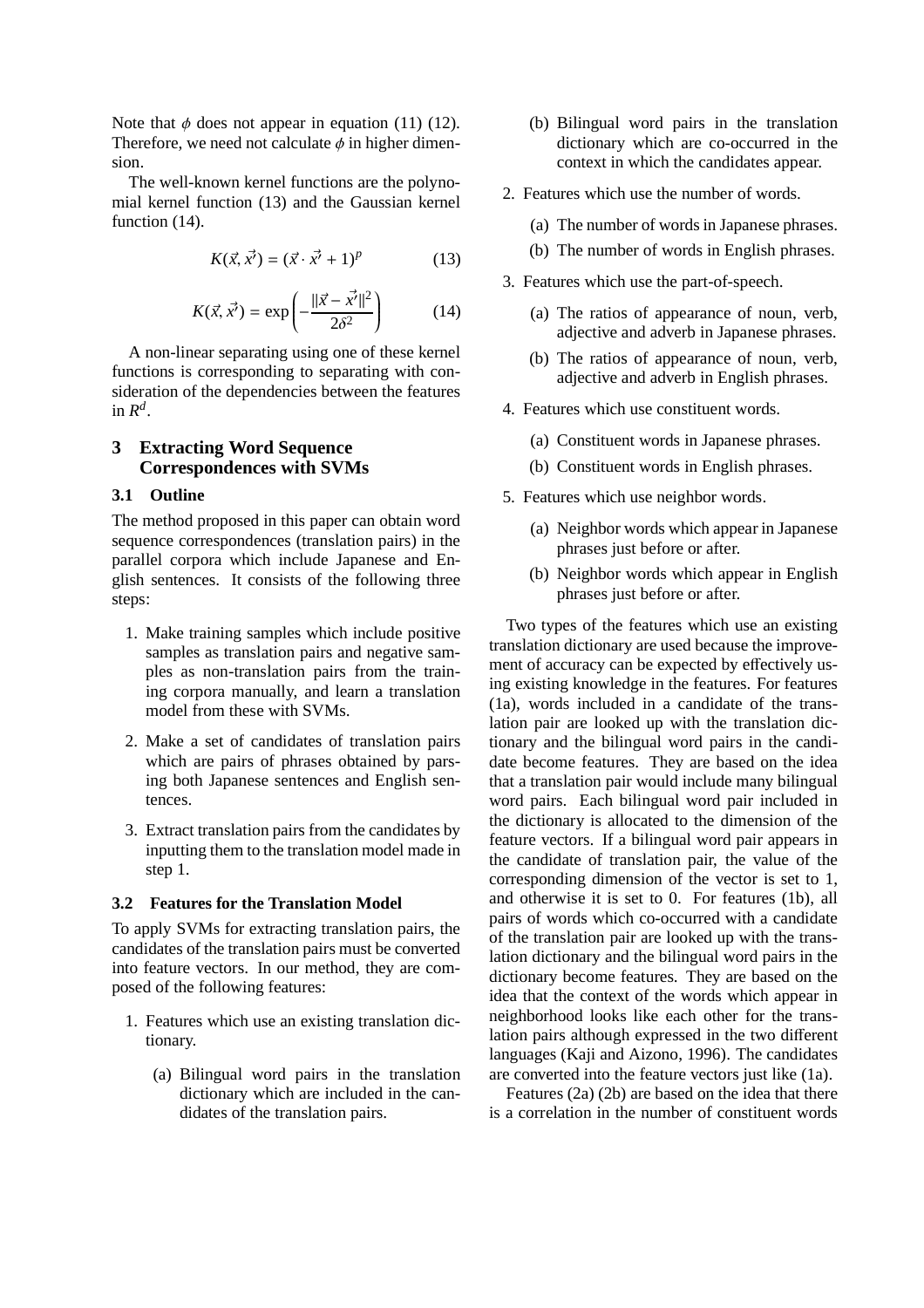of the phrases of both languages in the translation pair. The number of constituent words of each language is used for the feature vector.

Features (3a) (3b) are based on the idea that there is a correlation in the ratio of content words (noun, verb, adjective and adverb) which appear in the phrases of both languages in a translation pair. The ratios of the numbers of noun, verb, adjective and adverb to the number of words of the phrases of each language are used for the feature vector.

For features (4a) (4b), each content word (noun, verb, adjective and adverb) is allocated to the dimension of the feature vectors for each language. If a word appears in the candidate of translation pair, the value of the corresponding dimension of the vector is set to 1, and otherwise it is set to 0.

For features (5a) (5b), each content words (noun, verb, adjective and adverb) is allocated to the dimension of the feature vectors for each language. If a word appears in the candidate of translation pair just before or after, the value of the corresponding dimension of the vector is set to 1, and otherwise it is set to  $0$ .

# **3.3 Learning the Translation Model**

Training samples which include positive samples as the translation pairs and negative samples as the non-translation pairs are made from the training corpora manually, and are converted into the feature vectors by the method described in section 3.2. For supervise signals *y<sup>i</sup>* , each positive sample is assigned to  $+1$  and each negative sample is assigned to −1. The translation model is learned from them by SVMs described in section 2. As a result, the optimal parameters λ∗ for SVMs are obtained.

### **3.4 Making the Candidate of the Translation Pairs**

A set of candidates of translation pairs is made from the combinations of phrases which are obtained by parsing both Japanese and English sentences. How to make the combinations does not require sentence alignments between both languages. Because the set grows too big for all the combinations, the phrases used for the combinations are limited in upper bound of the number of constituent words and only noun phrases and verb phrases.

### **3.5 Extracting the Translation Pairs**

The candidates of the translation pairs are converted into the feature vectors with the method described in section 3.2. By inputting them to equation  $(8)$ 

with the optimal parameters  $\lambda$ \* obtained in section 3.3, +1 or −1 could be obtained as the output for each vector. If the output is  $+1$ , the candidate corresponding to the input vector is the translation pair, otherwise it is not the translation pair.

# **4 Experiments**

To confirm the effectiveness of the method described in section 3, we did the experiments where the English Business Letter Example Collection published from Nihon Keizai Shimbun Inc. are used as parallel corpora, which include Japanese and English sentences which are examples of business letters, and are marked up at translation pairs.

As both training and test corpora, 1,000 sentences were used. The translation pairs which are already marked up in the corpora were corrected to the form described in section 3.4 to be used as the positive samples. Japanese sentences were parsed by  $KNP^{-1}$ and English sentences were parsed by Apple Pie Parser  $\frac{2}{3}$ . The negative samples of the same number as the positive samples were randomly chosen from combinations of phrases which were made by parsing and of which the numbers of constituent words were below 8 words. As a result, 2,000 samples (1,000 positives and 1,000 negatives) for both training and test were prepared.

The obtained samples must be converted into the feature vectors by the method described in section 3.2. For features (1a) (1b), 94,511 bilingual word pairs included in EDICT  $3$  were prepared. For features  $(4a)$   $(4b)$   $(5a)$   $(5b)$ ,  $1,009$  Japanese words and 890 English words which appeared in the training corpora above 3 times were used. Therefore, the number of dimensions for the feature vectors was  $94.511\times2+1\times2+4\times2+1.009+890+1.009+890=$ 192, 830.

*S VMlight* <sup>4</sup> was used for the learner and the classifier of SVMs. For the kernel function, the squared polynomial kernel ( $p = 2$  in equation (13)) was used, and the error weight *C* was set to 0.01.

The translation model was learned by the training samples and the translation pairs were extracted from the test samples by the method described in section 3.

<sup>1</sup>http://www-lab25.kuee.kyoto-u.ac.jp/ nl-resource/knp.html

<sup>2</sup>http://www.cs.nyu.edu/cs/projects/proteus/ app/

 $3$ http://www.csse.monash.edu.au/~jwb/edict. html

<sup>4</sup>http://svmlight.joachims.org/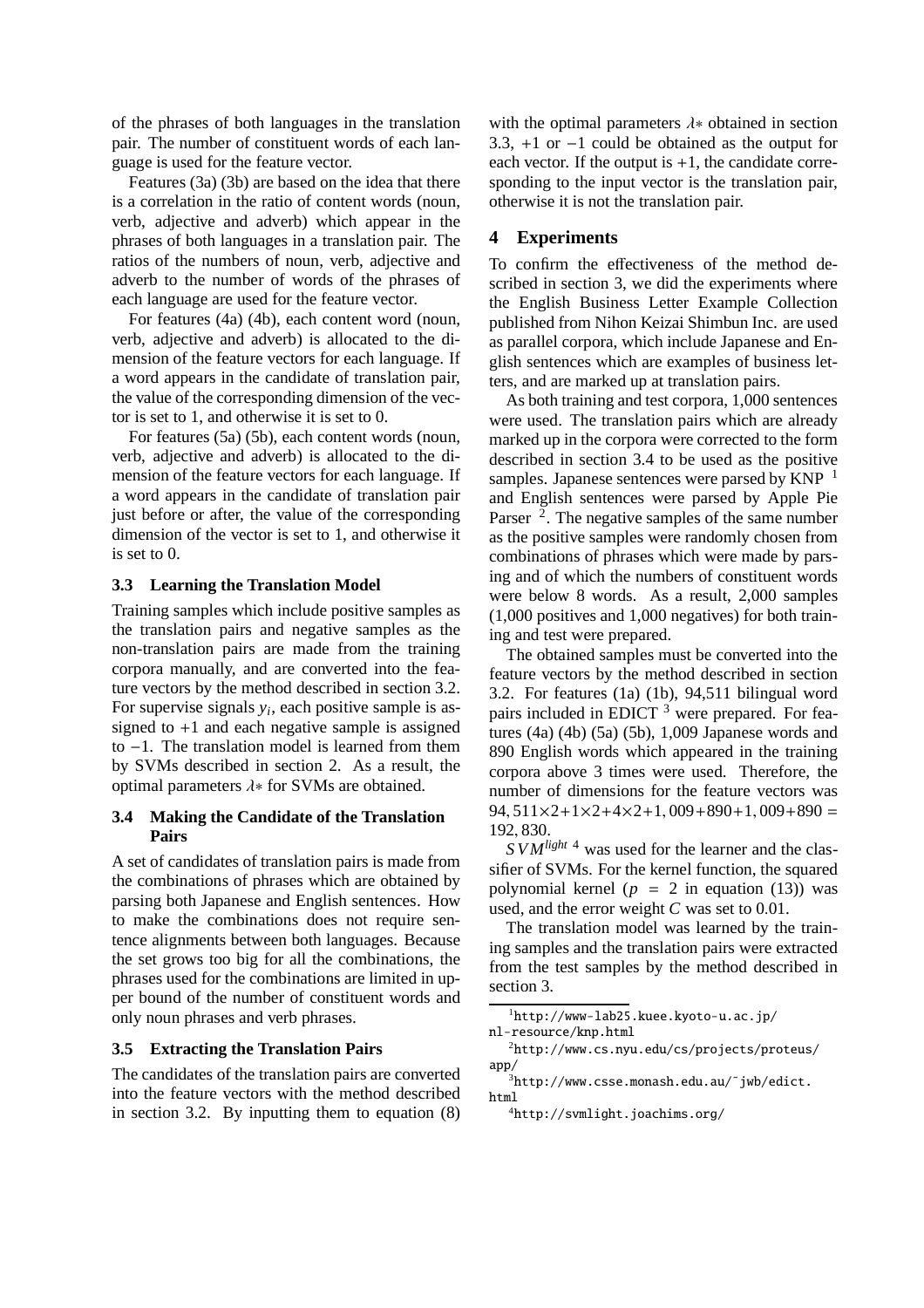

Figure 2: Transition in the precision rate and the recall rate when the number of the training samples are increased

Table 1 shows the precision rate and the recall rate of the extracted translation pairs, and table 2 shows examples of the extracted translation pairs.

Table 1: Precision and recall rate<br>
Outputs | Corrects | Precision | Recall Precision

851 690 81.1 % 69.0 %

### **5 Discussion**

Figure 2 shows the transition in the precision rate and the recall rate when the number of the training samples are increased from 100 to 2,000 by every 100 samples. The recall rate rose according to the number of the training samples, and reaching the level-off in the precision rate since 1,300. Therefore, it suggests that the recall rate can be improved without lowering the precision rate too much by increasing the number of the training samples.

Figure 3 shows that the transition in the precision rate and the recall rate when the number of the bilingual word pairs in the translation dictionary are increased from 0 to 90,000 by every 5,000 pairs. The precision rate rose almost linearly according to the number of the pairs, and reaching the level-off in the recall rate since 30,000. Therefore, it suggests that the precision rate can be improved without lowering the recall rate too much by increasing the number of the bilingual word pairs in the translation dictionary.

Table 3 shows the precision rate and the recall rate when each kind of features described in section 3.2 was removed. The values in parentheses in the columns of the precision rate and the recall rate are



Figure 3: Transition in the precision rate and the recall rate when the number of the bilingual word pairs in the translation dictionary are increased

differences with the values when all the features are used. The fall of the precision rate when the features which use the translation dictionary (1a) (1b) were removed and the fall of the recall rate when the features which use the number of words (2a) (2b) were removed were especially large.

It is clear that feature (1a) (1b) could restrict the translation model most strongly in all features. Therefore, if feature (1a) (1b) were removed, it causes a good translation model not to be able to be learned only by the features of the remainder because of the weak constraints, wrong outputs increased, and the precision rate has fallen.

Only features (2a) (2b) surely appear in all samples although some other features appeared in the training samples may not appear in the test samples. So, in the test samples, the importance of features (2a) (2b) are increased on the coverage of the samples relatively. Therefore, if features (2a) (2b) were removed, it causes the recall rate to fall because of the low coverage of the samples.

## **6 Related Works**

With difference from our method, there have been researches which are based on the assumption of the sentence alignments for parallel corpora (Gale and Church, 1991; Kitamura and Matsumoto, 1996; Melamed, 1997). (Gale and Church, 1991) has used the  $\phi^2$  statistics as the correspondence level of the word pairs and has showed that it was more effective than the mutual information. (Kitamura and Matsumoto, 1996) has used the Dice coefficient (Kay and Röschesen, 1993) which was weighted by the logarithm of the frequency of the word pair as the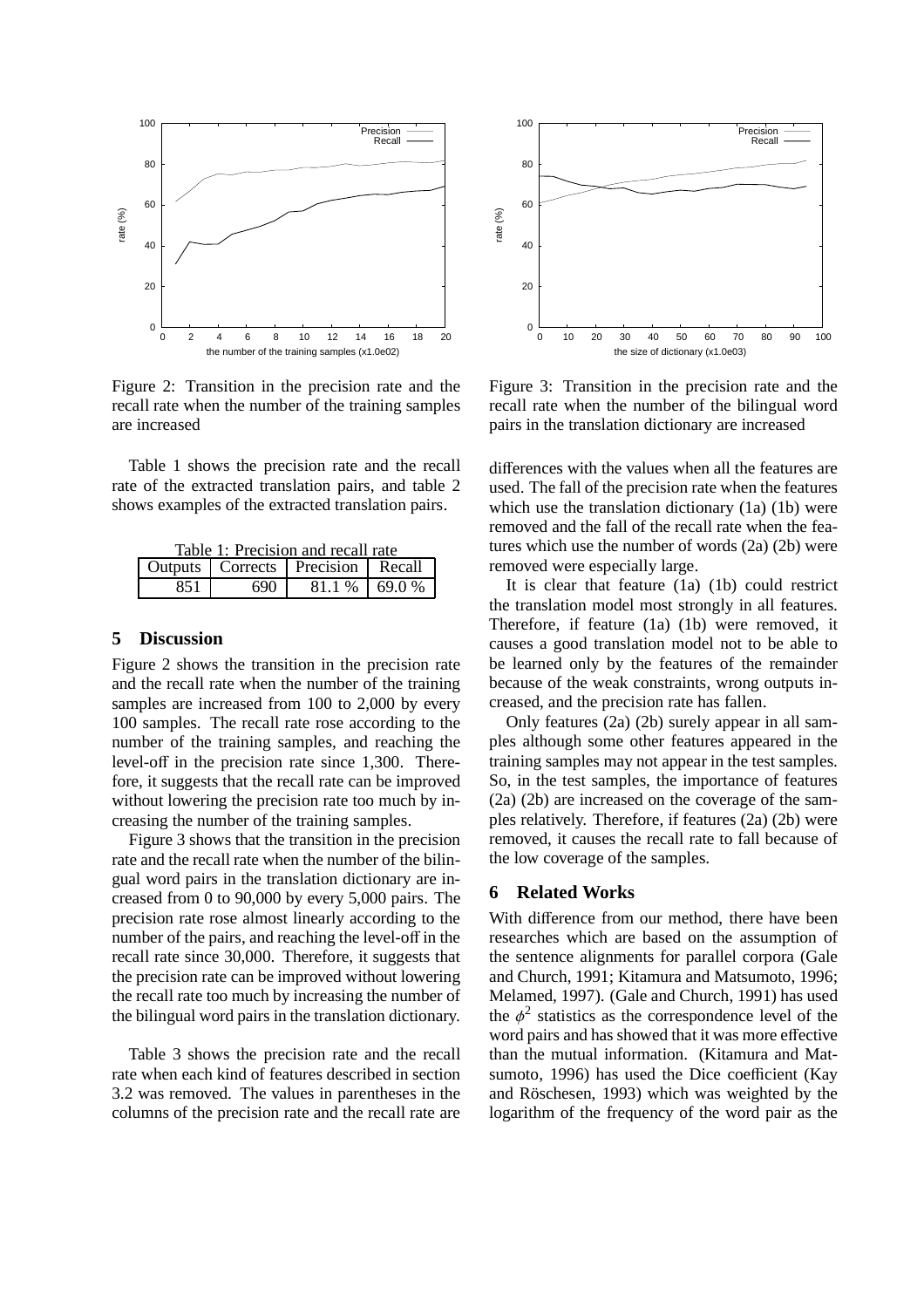Table 2: Examples of translation pairs extracted by our method

| Japanese                                                   | English                                 |  |  |
|------------------------------------------------------------|-----------------------------------------|--|--|
| 特別企画委員会の委員長                                                | chairman of a special program committee |  |  |
| から正式に引退し                                                   | officially retired as                   |  |  |
| 公式のお別れのご挨拶を申し上げたく   would like to say an official farewell |                                         |  |  |
| 30年にわたる私の経験                                                | my thirty years of experience           |  |  |
| ゴルフの腕を磨ける                                                  | sharpen up on my golf                   |  |  |

Table 3: Precision rate and recall rate when each kind of features is removed

| Feature           | Num.    | Outputs | Corrects | Precision (%) |           | Recall $(\%)$ |           |
|-------------------|---------|---------|----------|---------------|-----------|---------------|-----------|
| (1a)              | 94,511  | 891     | 686      | 77.0          | $(-4.1)$  | 68.6          | $(-0.4)$  |
| (1b)              | 94,511  | 1,058   | 719      | 68.0          | $(-13.1)$ | 71.9          | $(+2.9)$  |
| (1)               | 189,022 | 1,237   | 756      | 61.1          | $(-20.0)$ | 75.6          | $(+6.6)$  |
| (2a)              |         | 742     | 611      | 82.3          | $(+1.3)$  | 61.1          | $(-7.9)$  |
| (2b)              | 1       | 755     | 600      | 79.5          | $(-1.6)$  | 60.0          | $(-9.0)$  |
| (2)               | 2       | 489     | 404      | 82.6          | $(+1.5)$  | 40.4          | $(-28.6)$ |
| (3a)              | 4       | 846     | 685      | 81.0          | $(-0.1)$  | 68.5          | $(-0.5)$  |
| (3b)              | 4       | 834     | 660      | 79.1          | $(-1.9)$  | 66.0          | $(-3.0)$  |
| (3)               | 8       | 840     | 661      | 78.7          | $(-2.4)$  | 66.1          | $(-2.9)$  |
| (4a)              | 1,009   | 814     | 668      | 82.1          | $(+1.0)$  | 66.8          | $(-2.2)$  |
| (4b)              | 890     | 855     | 698      | 81.6          | $(+0.6)$  | 69.8          | $(+0.8)$  |
| $\overline{(4)}$  | 1,899   | 838     | 689      | 82.2          | $(+1.1)$  | 68.9          | $(-0.1)$  |
| $\overline{(5a)}$ | 1,009   | 844     | 683      | 80.9          | $(-0.2)$  | 68.3          | $(-0.7)$  |
| (5b)              | 890     | 851     | 688      | 80.8          | $(-0.3)$  | 68.8          | $(-0.2)$  |
| (5)               | 1,899   | 845     | 682      | 80.7          | $(-0.4)$  | 68.2          | $(-0.8)$  |
| All features      | 192,830 | 851     | 690      | 81.1          |           | 69.0          |           |

correspondence level of the word pairs. (Melamed, 1997) has proposed the Competitive Linking Algorithm for linking the word pairs and a method which calculates the optimized correspondence level of the word pairs by hill climbing.

These methods could archive high accuracy because of the assumption of the sentence alignments for parallel corpora, but they have the problem with narrow applicable domains because there are not too many parallel corpora with sentence alignments at present. However, because our method does not require sentence alignments, it can be applied for wider applicable domains.

Like our method, researches which are not based on the assumption of the sentence alignments for parallel corpora have been done (Kaji and Aizono, 1996; Tanaka and Iwasaki, 1996; Fung, 1997). They are based on the idea that the context of the words which appear in neighborhood looks like each other for the translation pairs although expressed in two different languages. (Kaji and Aizono, 1996) has proposed the correspondence level calculated by the size of intersection between co-occurrence sets with the word included in an existing translation dictionary. (Tanaka and Iwasaki, 1996) has proposed a method for obtaining the bilingual word pairs by optimizing the matrix of the translation probabilities so that the distance of the matrices of the probabilities of co-occurrences of words which appeared in each language might become small. (Fung, 1997) has calculated the vectors in which the weighted mutual information between the word in the corpora and the word included in an existing translation dictionary was an element, and has used these inner products as the correspondence level of word pairs.

There is a common point between these method and ours on the idea that the context of the words which appear in neighborhood looks like each other for the translation pairs because features (1b) are based on the same idea. However, since our method caught extracting the translation pairs as the approach of the statistical machine learning, it could be expected to improve the performance by adding new features to the translation model. In addition, if learning the translation model for the training samples is done once with our method, the model need not be learned again for new samples although